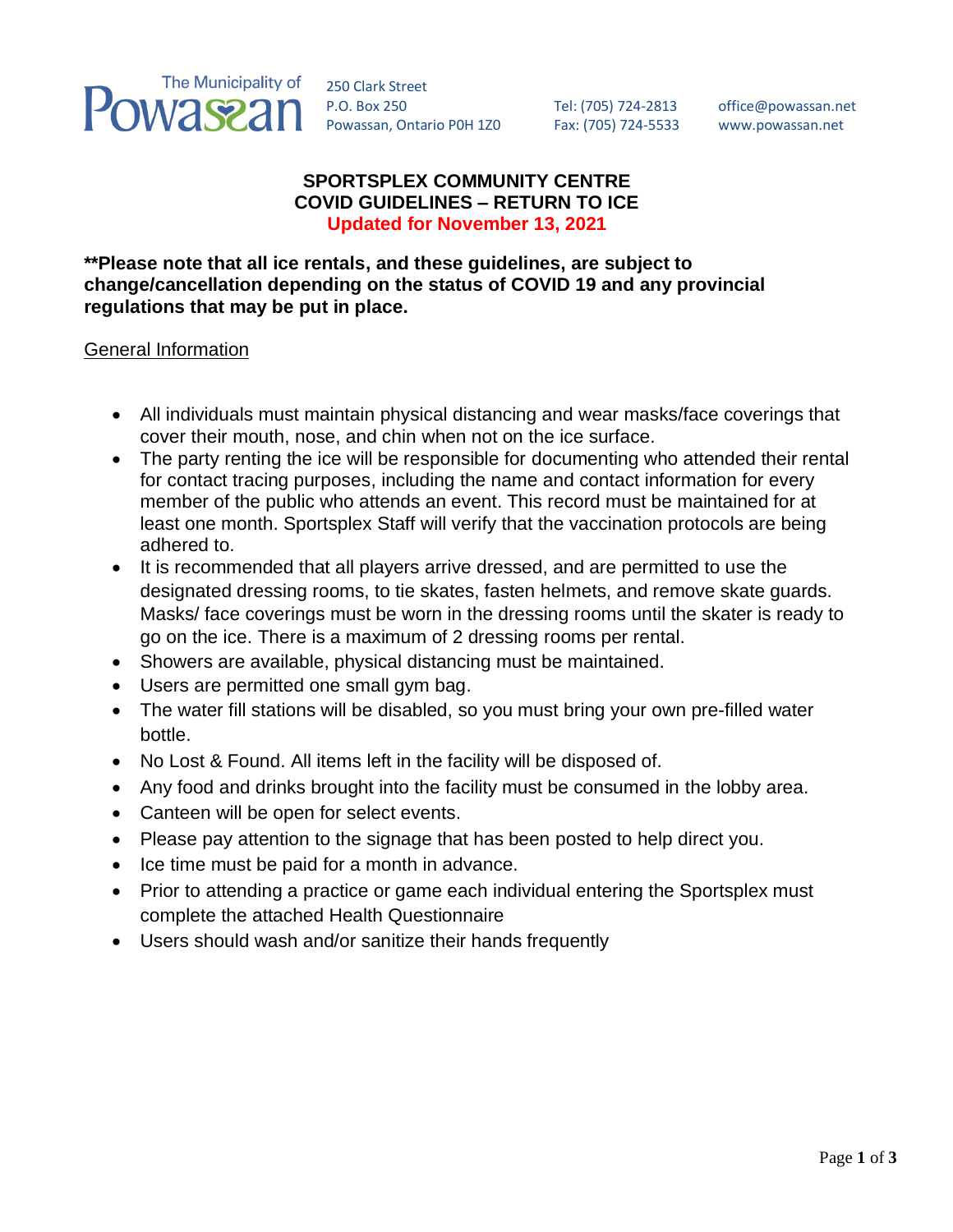## Facility Access

- On ice participants, coaches, team staff, and on ice officials will have access to the building 30 minutes before the rental start time, if the on-ice participant requires parental assistance to get ready, one parent/guardian will be permitted to enter with them. They are expected to remain in their dressing room area. All other patrons will have access to the building 15 minutes before the start of the rental. Skaters, instructors, and supervising parents must enter through Main Front Doors.
- Direction of traffic will be marked.
- When the rental begins, the doors will be re-locked to ensure contact tracing and screening protocols are maintained. **THERE IS NO RE ENTRY**
- For practice, parents/guardians may stay in the lobby or bleacher area but must either exit out the double grey doors located between the rink and curling club or meet their child in the dressing room hallway and exit out the East hallway door. You will not be permitted to exit via the lobby.
- For games, spectators will exit via the double grey doors between the rink and curling club, and parents will meet their children at the dressing room and exit via the East hallway door, the same as practices. No exit through the main entrance.
- One timekeeper in timebox only and for game situations only
- An Isolation Room will be assigned as emergency quarantine room for anyone that falls ill. Proceed immediately to the Isolation Room if symptoms develop.
- Upon completion of the ice time, players will leave the ice pad using the same rink door.
- You must vacate the facility immediately after your rental time is finished (within 20 minutes). Skaters can change from their equipment to street clothes, in the same dressing room they used previously and exit the building through the door at East end of the dressing room hallway. Parents will exit using the same door.
- Once skaters, parents, and instructors have left, sanitization of the areas used will commence prior to the next rental's arrival.
- If a School or Workplace has sent participants/players home or identified that the participants/player must remain in isolation due to close contact of a confirmed or suspected COVID case or a school or workplace closure, the participant/player CANNOT attend any rental at the Sportsplex until the mandatory isolation period has ended, as per the most recent Ontario Regulations and/or they receive a NEGATIVE COVID test result and are symptom free.
- Any positive cases of COVID by any participants (players, coaches, trainers, managers, parents, spectators, etc.…) MUST be reported to the Recreation and Facilities Manager immediately.
- Social gatherings of participants and spectators both before and after the booking inside the arena is not permitted. This includes spectator stands, change rooms, lobbies, hallways, etc. Please limit gathering outside of arenas. Ensure a two-metre